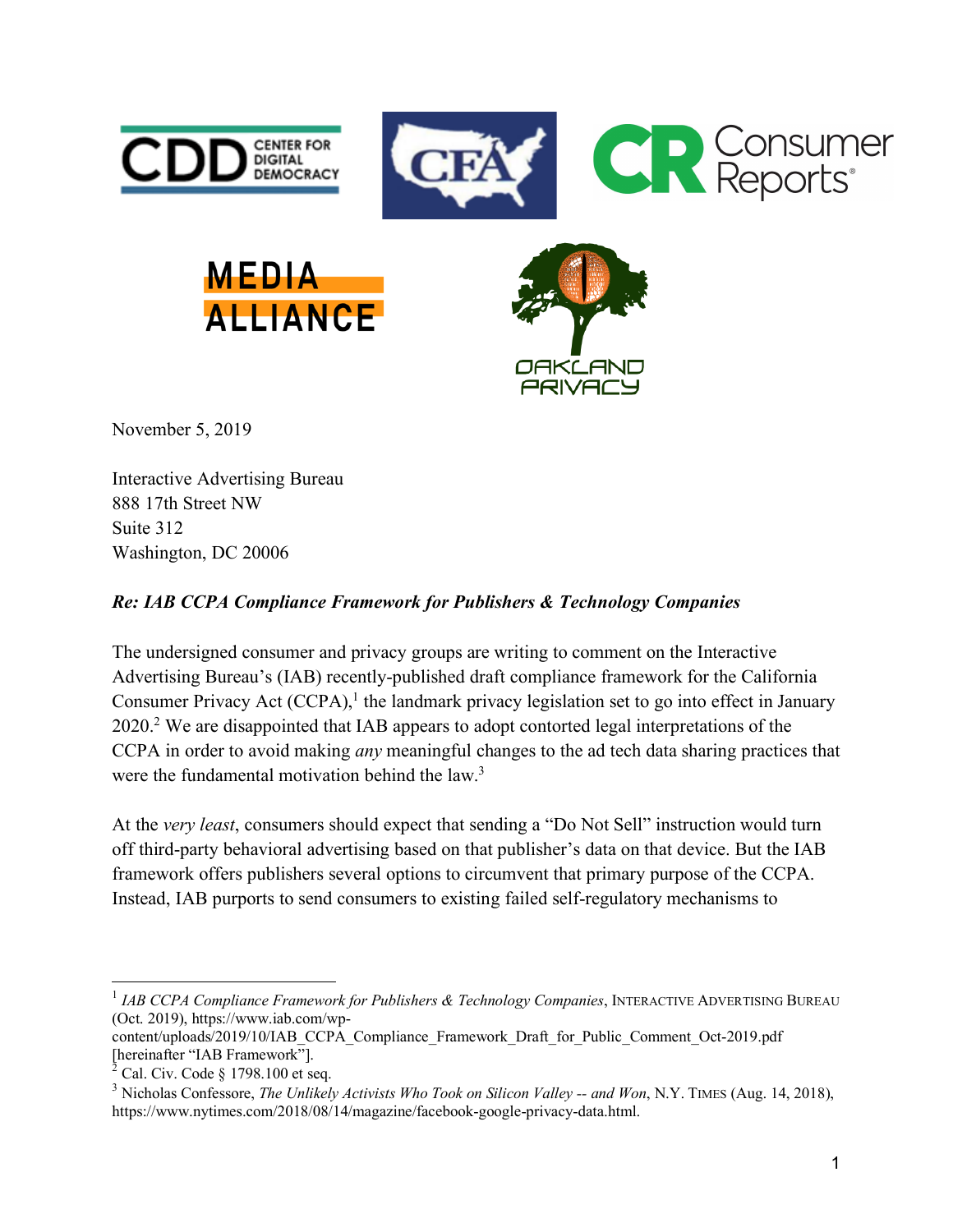exercise choices about targeted advertising<sup>4</sup>—despite the fact that the ineffectiveness of those programs was the reason for regulatory intervention.5

The IAB guidance explicitly advances several dubious legal interpretations that run counter to the text—and certainly the spirit—of the CCPA, including (1) that commercial data transfers between publishers and ad tech vendors are not "sales,"6 (2) that third party ad tech vendors may be considered "businesses" collecting data directly from consumers,<sup>7</sup> and that (3) hundreds of unknown companies may be considered "service providers" of a publisher for any given ad impression.<sup>8</sup> And even if companies do consider those transfers a sale, under the framework, they can still target ads based on information collected prior to the opt out, or from other sites.<sup>9</sup>

This is a bad faith interpretation of the CCPA. The CCPA has a broad definition of sale that more than accommodates the transfer of data between unrelated companies for advertising purposes.10 "Valuable consideration" clearly covers the benefits and incentives for transferring data to publishers to show ads. Indeed, the primary protections around the CCPA reflect the concept of "sale," the transfer of information to third parties. While the CCPA places no limits on websites' abilities to advertise to their own visitors, it works to put limits on the tracking of consumer behavior across the web in order to show ads.

Further, while the IAB framework offers guidance to companies on how to circumvent the CCPA, it says nothing about how to process and forward global and legally binding "Do Not Sell" instructions so that consumers can easily opt-out of the sale of their information by all companies. The California Attorney General's proposed regulations clarify that if a business collects information online, it must accept privacy signals on a browser setting as an opt out.<sup>11</sup> The AG's guidance with respect to universal opt-outs further underlines that the CCPA is intended to enable consumers to stop the transfer of data in order to show ads.

Nor does the framework provide guidance about data minimization to comply with the CCPA's requirement that data shared with service providers for business purposes must be "reasonably

 $\overline{a}$ 

<sup>&</sup>lt;sup>4</sup> IAB Framework, *supra* note 1, at  $(III)(d)(5)$ .

<sup>5</sup> Understanding the Digital Advertising Ecosystem: Hearing Before the House Subcomm. on Digital Commerce and Consumer Protection, 115<sup>th</sup> Cong. 11-12 (2018) (Statement of Justin Brookman),

https://docs.house.gov/meetings/IF/IF17/20180614/108413/HHRG-115-IF17-Wstate-BrookmanJ-20180614.pdf.  $6$  IAB Framework, *supra* note 1, at  $(II)(3)$ .

 $^7$  *Id.* at (II)(6).

 $8$  *Id.* at (IV)(2).

 $^{9}$  *Id.* at (IV)(2)(d).

 $10$  Cal. Civ. Code § 1798.140(t)(1).

<sup>&</sup>lt;sup>11</sup> *See* California Department of Justice, Proposed Regulations, California Consumer Privacy Act at § 999.315(c) (Oct. 11, 2019), https://www.oag.ca.gov/sites/all/files/agweb/pdfs/privacy/ccpa-proposed-regs.pdf [hereinafter "AG Proposed Regulations"].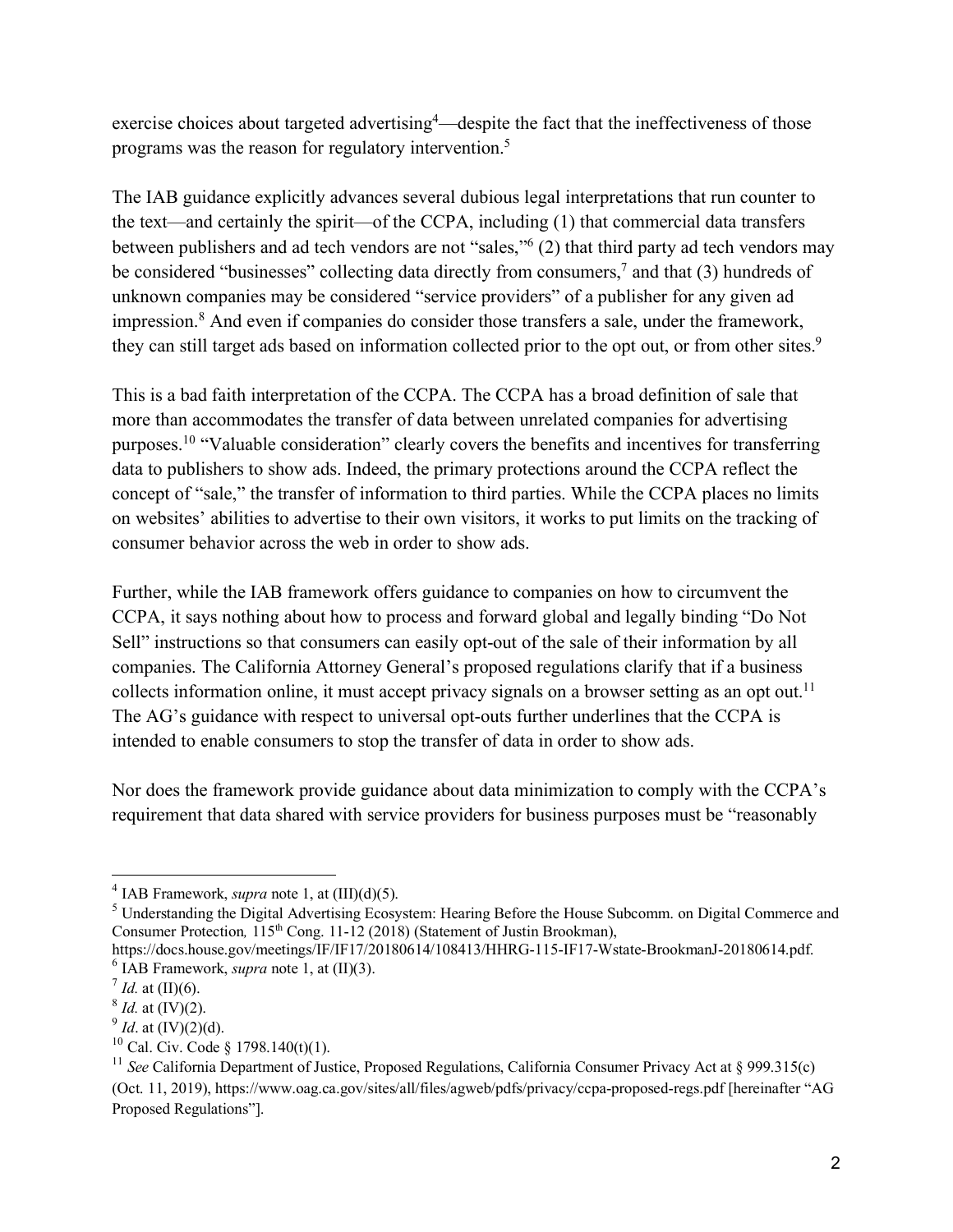necessary and proportionate" to achieve those purposes.<sup>12</sup> Indeed, it is difficult to square this requirement with the IAB proposal that any one ad request may lead to the sharing of personal data with hundreds of downstream "service providers."

Consumers who dislike ad tracking and targeted advertising will be frustrated if sending CCPA "Do Not Sell" instructions has no practical effect. Consumers in Europe have already experienced this following widespread noncompliance with GDPR as websites force consumers through coercive consent dialogs to justify perpetuating existing data practices.13 But regulators are expected to push back over time, both in Europe and California. Complaints about tracking abuses have been filed with European regulators.14 And the Information Commissioner's Office (ICO), which is the UK GDPR regulator, has declared industry real-time bidding (RTB) behaviors—when publishers auction off a space to advertisers, based on your past internet activity, in a fraction of a second—to be violative of GDPR.15

The CCPA gives consumers the right to opt out of tracking. By default, under the CCPA, there are no restrictions on the use of consumer data for tracking and advertising purposes. It's only when a consumer actively indicates their desire to opt out of the sale of information that these protections kick in. And effectively exercising these preferences is no easy task: the consumer would have to figure out every company that's selling their information and ask to opt-out.<sup>16</sup> To exploit questionable legal ambiguities to avoid responsibilities under the CCPA would directly counter consumers' explicit instructions and clear expectations.

For many consumers, behavioral advertising is a serious abuse of their personal privacy. Not only does the widespread collection of data involved in this tracking leave consumers vulnerable to security breaches and inadvertent disclosure of damaging information, but it also reveals more about consumers than they might want to share with others: their sexual preferences, health issues, and political activities. It can also perpetuate historic inequalities by facilitating

 $12$  Cal. Civ. Code § 1798.140(d).

<sup>13</sup> Kate Fazzini, *Europe's Sweeping Privacy Rule Was Supposed to Change the Internet, but so Far It's Mostly Created Frustration for Users, Companies, and Regulators,* CNBC (May 5, 2019), https://www.cnbc.com/2019/05/04/gdpr-has-frustrated-users-and-regulators.html.

<sup>&</sup>lt;sup>14</sup> Steven Melendez, *How Google is Breaking EU Privacy Law, According To a New Complaint, FAST COMPANY* (Sept. 13, 2018), https://www.fastcompany.com/90236273/google-faces-gdpr-privacy-complaint-over-its-targetedads-from-brave-browser; Natasha Lomas, *Google and IAB Ad Category Lists Show 'Massive Leakage of Highly Intimate Data,' GDPR Complaint Claims* (Jan. 27, 2019), TECHCRUNCH,

https://techcrunch.com/2019/01/27/google-and-iab-ad-category-lists-show-massive-leakage-of-highly-intimate-datagdpr-complaint-claims/.

<sup>&</sup>lt;sup>15</sup> *Update Report into Adtech and Real Time Bidding*, INFORMATION COMMISSIONER'S OFFICE (Jun. 20, 2019), https://ico.org.uk/media/about-the-ico/documents/2615156/adtech-real-time-bidding-report-201906.pdf.

<sup>&</sup>lt;sup>16</sup> If the AG formalizes proposed rules that require online companies to accept browser signals as opt-outs, then it would be easier for consumers to exercise their opt-out preferences under the CCPA. See AG Proposed Regulations, *supra* note 11.